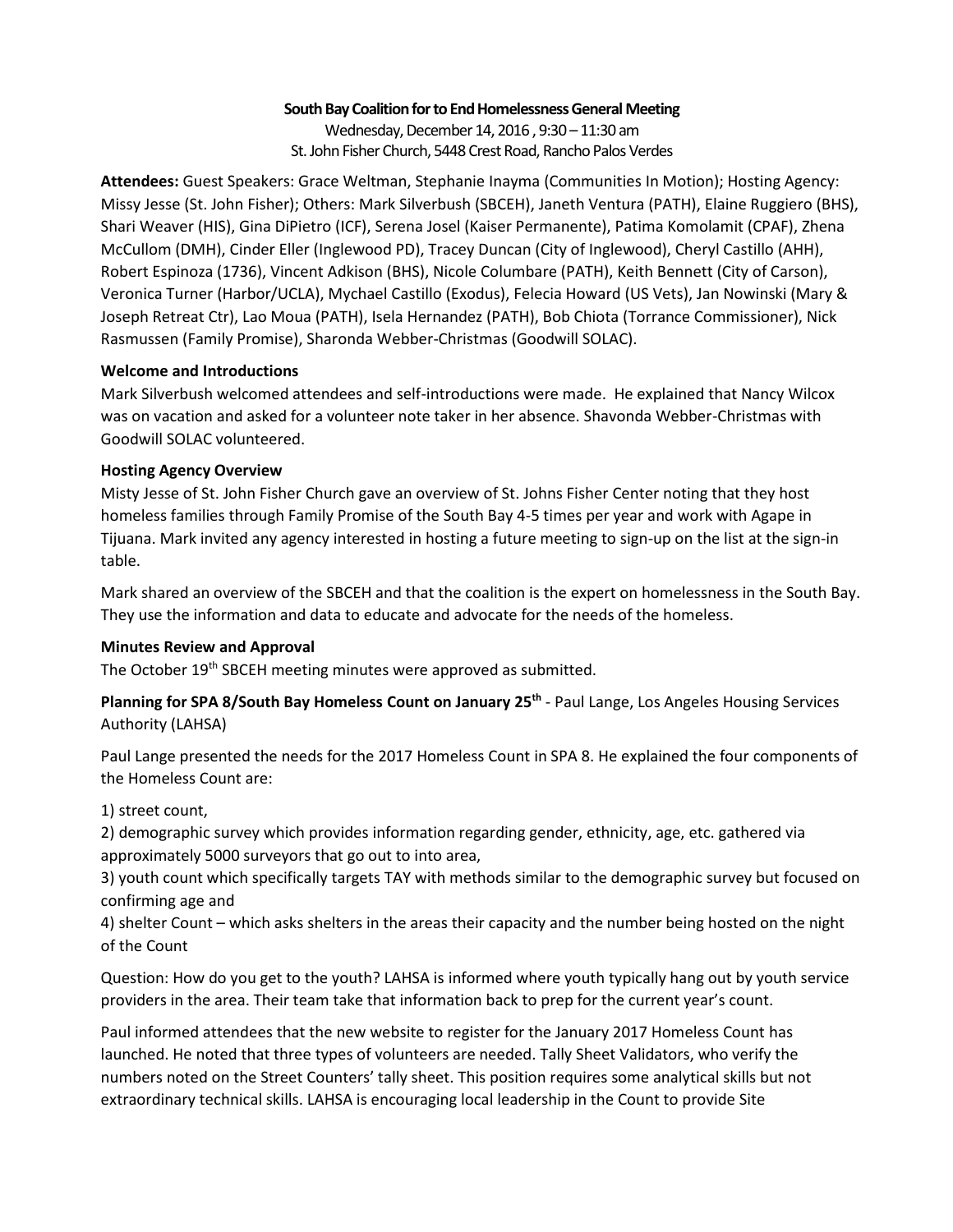Coordinators, including supporting roles. Deployment sites also needs Assistant Site Coordinators. In total, there are approximately 20 -200 volunteers needed per site.

Question: Is there and age requirement to participate in the count? Street Count volunteers must be 18+, however youth age 14-17 can volunteer at the deployment site. Would need to discuss which location with Paul Lange/staff, as some do not utilize youth volunteers.

Following comment from an attendee, Paul mentioned that deployment centers are expected to provide coffee and refreshments/snacks for their site. If no budget is allocated for this purpose, centers can request donations from local businesses, which may help increase interest/advocacy for homelessness among more of the community.

Question: How many sites total? Approximately 130. This count excludes Pasadena, Glendale and Long Beach.

Training is scheduled for January 11, 2017 for SPA 8 Site Coordinators and Assistant Site Coordinators. Onsite training will be provided through a new professional video for all onsite volunteers. Mark recommended interested attendees add a star to you name on the sign-in sheet so additional information can be sent to them.

Youth Count – there's a planning session scheduled for early/mid-January. Blitz Day (for Youth Count) is January 30, 2017. A targeted email will be sent out for those interested. They prefer people with experience working with TAY or lived experience.

Shelter Count– If you receive a survey regarding shelter asking for contact for shelters not on LAHSA's list, submit any additional sites you are aware of. The deadline has been extended to Monday, December 19, 2016. This includes all non-government issued hotel vouchers, like churches/crises housing).

Question: Will people who sign-up on the website get direction as to which city they are assigned to? Yes. Follow-up question: what happens if a site gets maxed out over time? Volunteers will be redirected to the next closest site.

Question: Are there any cities looking to get opted in or increase levels of participation? Opt-in partners are completely covered. Most deployment sites could use more volunteers – on-site support. Paul noted which 5 sites that were fully covered; all others need more volunteers. Paul also acknowledged that most people sign-up in January, so the numbers as of now are encouraging. They currently have about 25% of the targeted 400 needed for the South Bay.

Mark thanked Paul for the update and noted that the Homeless Count provides data that enables advocated to leverage involvement around homelessness. He reiterated the date, Wednesday, January 25<sup>th</sup> for South Bay and Thursday, January 26<sup>th</sup> at 5pm for Long Beach.

Question: How are homeless families in cars counted? Strategies to count vehicular homelessness differ. They only Count the car, not the number in the car. They will get the numbers from the demographic survey which comes from a sample.

**Guest Speaker: Metro Homeless Planning** – Grace Weltman & Stephanie Inyama, Communities in Motion

Grace explained that Communities in Motion is working on homelessness with Metro as Metro recognized the issue of homelessness on trains and buses and wanted to plan with the community to address the needs of this population. She further explained the structure of Metro, the primary areas they were targeting, who were key stakeholders, and engaged attendees in a feedback period regarding strategies and ideas around the issue.